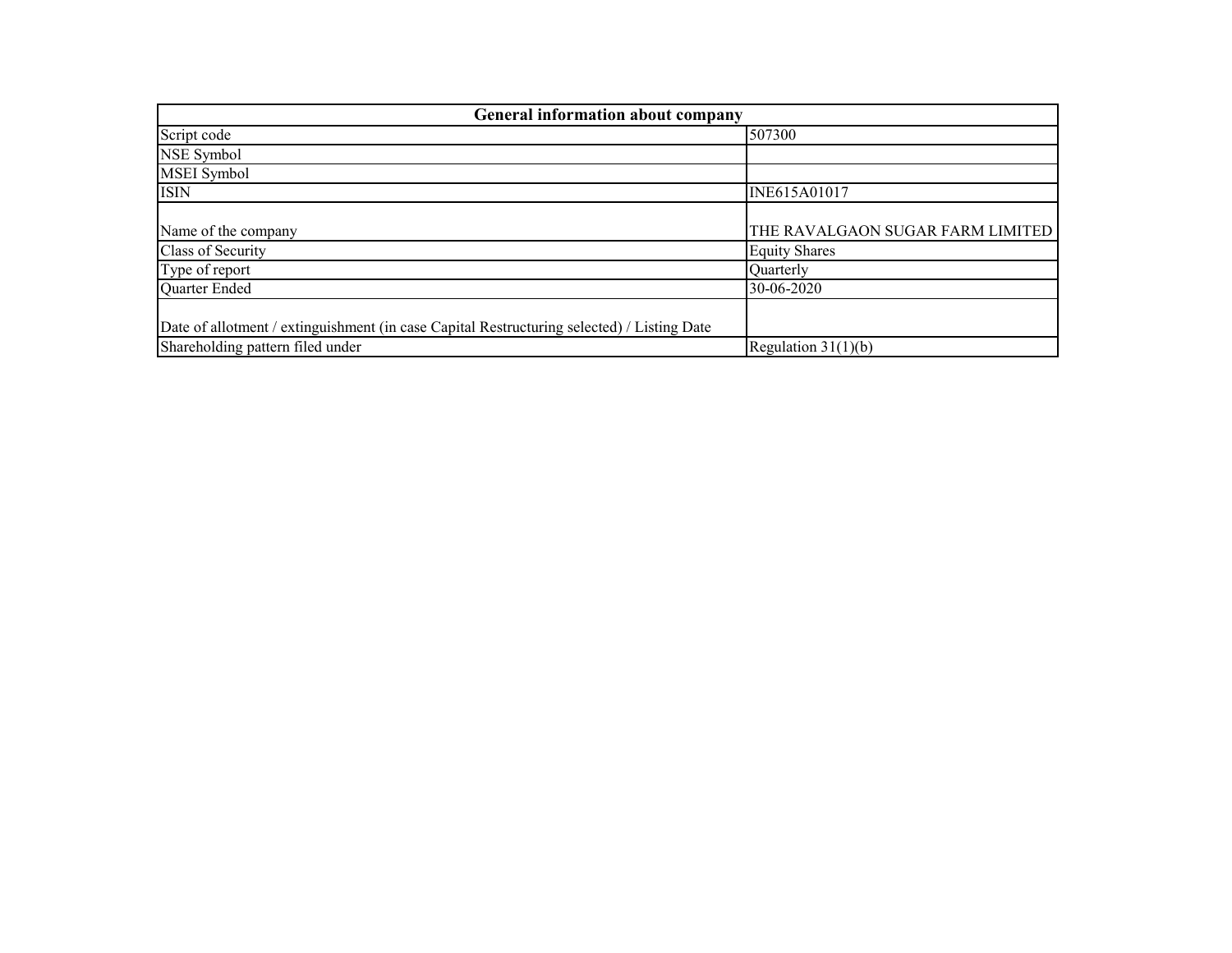| Sr. No. | <b>Particular</b>                                                                      | Yes/<br>N <sub>0</sub> | Promoter<br>and<br><b>Promoter</b><br>Group | <b>Public</b><br><b>Shareholder</b> | <b>Non Promoter-</b><br><b>Non Public</b> |
|---------|----------------------------------------------------------------------------------------|------------------------|---------------------------------------------|-------------------------------------|-------------------------------------------|
|         | Whether the Listed Entity has issued any partly paid up shares?                        | NO.                    | NO.                                         | NO.                                 | N <sub>O</sub>                            |
|         | Whether the Listed Entity has issued any Convertible Securities?                       | NO.                    | NO.                                         | NO.                                 | NO.                                       |
|         | Whether the Listed Entity has issued any Warrants?                                     | NO.                    | NO.                                         | NO.                                 | NO.                                       |
| 4       | Whether the Listed Entity has any shares against which depository receipts are issued? | NO.                    | NO.                                         | NO.                                 | NO.                                       |
|         | Whether the Listed Entity has any shares in locked-in?                                 | NO.                    | NO.                                         | NO.                                 | NO.                                       |
| 6       | Whether any shares held by promoters are pledge or otherwise encumbered?               | NO.                    | NO.                                         |                                     |                                           |
|         | Whether company has equity shares with differential voting rights                      | NO.                    | NO.                                         | NO.                                 | NO.                                       |
| 8       | Whether the listed entity has any significant beneficial owner?                        | N <sub>O</sub>         |                                             |                                     |                                           |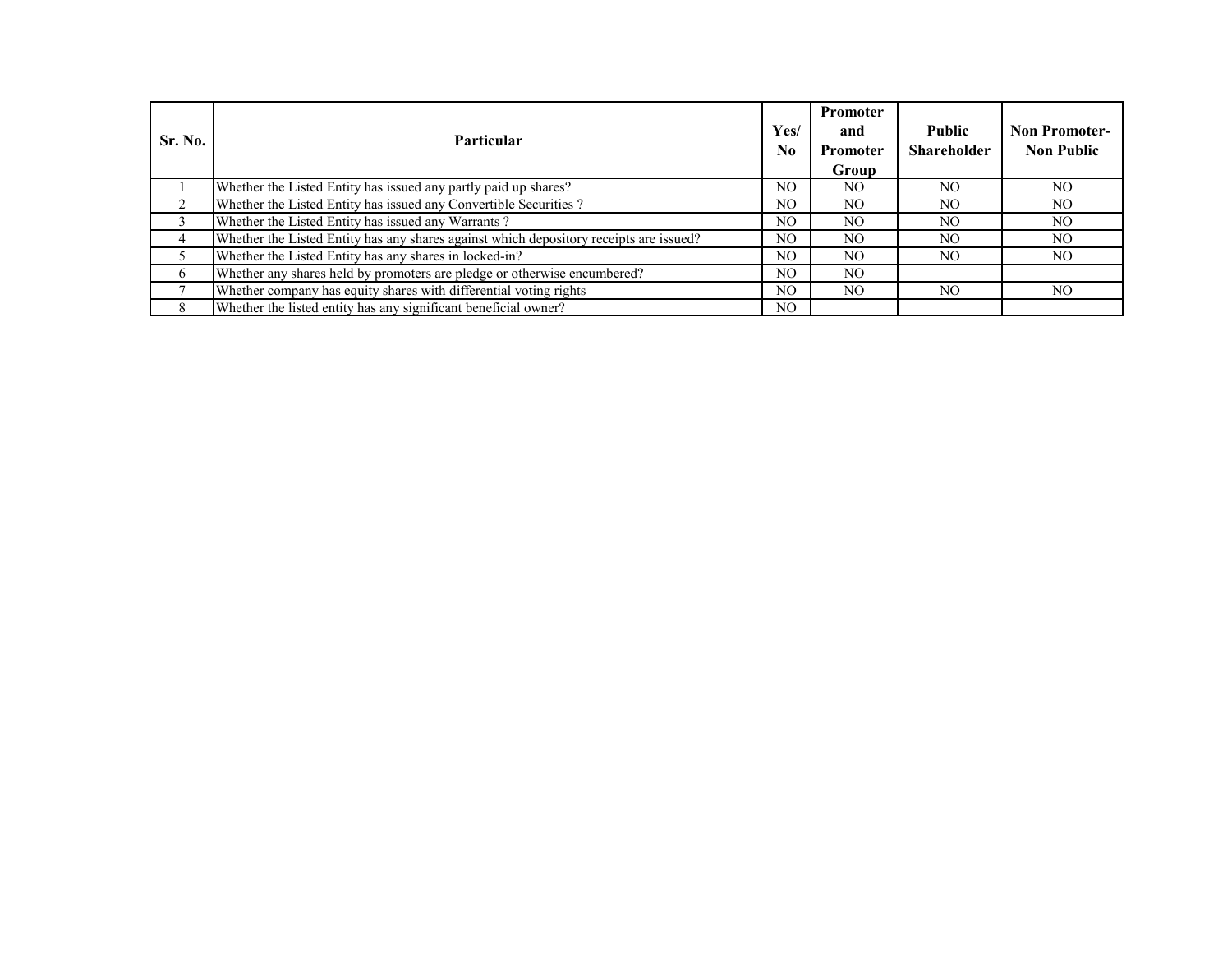|                          | Table I - Summary Statement holding of specified securities |                                        |                                                             |                                                                |                                                                  |                                                               |                                                                                                                       |                                            |                            |              |                                          |                                                                                                                                         |                                                                                                                   |         |                                                 |         |                                                                         |                                                                          |
|--------------------------|-------------------------------------------------------------|----------------------------------------|-------------------------------------------------------------|----------------------------------------------------------------|------------------------------------------------------------------|---------------------------------------------------------------|-----------------------------------------------------------------------------------------------------------------------|--------------------------------------------|----------------------------|--------------|------------------------------------------|-----------------------------------------------------------------------------------------------------------------------------------------|-------------------------------------------------------------------------------------------------------------------|---------|-------------------------------------------------|---------|-------------------------------------------------------------------------|--------------------------------------------------------------------------|
|                          |                                                             |                                        |                                                             |                                                                |                                                                  |                                                               |                                                                                                                       |                                            |                            |              |                                          |                                                                                                                                         |                                                                                                                   |         |                                                 |         |                                                                         |                                                                          |
|                          |                                                             |                                        |                                                             |                                                                |                                                                  |                                                               | Shareholdin                                                                                                           | Number of Voting Rights held in each class | of securities<br>(IX)      |              |                                          |                                                                                                                                         | Shareholdin<br>$g$ , as a $%$<br>assuming<br>full                                                                 |         | <b>Number of Locked</b><br>in shares<br>(XII)   |         | <b>Number of Shares</b><br>pledged or otherwise<br>encumbered<br>(XIII) |                                                                          |
|                          |                                                             |                                        |                                                             |                                                                |                                                                  |                                                               |                                                                                                                       |                                            | <b>No of Voting Rights</b> |              |                                          | No. of                                                                                                                                  | conversion                                                                                                        |         |                                                 |         |                                                                         |                                                                          |
| Category<br>$\mathbf{I}$ | Category of<br>shareholder<br>(II)                          | Nos.<br>of<br>shareh<br>older<br>(III) | No. of<br>fully paid<br>up equity<br>shares<br>held<br>(IV) | No. of<br>Partly<br>paid-up<br>equity<br>shares<br>held<br>(V) | No. of<br>shares<br>underlying<br>Depository<br>Receipts<br>(VI) | Total nos.<br>shares held<br>$(VII) =$<br>$(IV)+(V)+$<br>(VI) | g as a % of<br>total no. of<br>shares<br>(calculated<br>as per<br>SCRR,<br>1957)<br>(VIII)<br>As a % of<br>$(A+B+C2)$ | Class eg: X                                | <b>Class</b><br>eg: y      | <b>Total</b> | <b>Total as</b><br>$a\%$ of<br>$(A+B+C)$ | <b>Shares</b><br>Underlying convertible<br><b>Outstanding</b> securities<br>convertible<br>securities<br>(including<br>Warrants)<br>(X) | of<br>(as a<br>percentage<br>of diluted<br>share<br>capital)<br>$(XI)=$<br>$(VII)+(X)$<br>As a % of<br>$(A+B+C2)$ | No. (a) | As a % of<br>total<br><b>Shares</b><br>held (b) | No. (a) | As a % of<br>total<br><b>Shares</b> held<br>(b)                         | Number of<br>equity shares<br>held in<br>dematerialized<br>form<br>(XIV) |
| (A)                      | Promoter &                                                  |                                        |                                                             |                                                                |                                                                  |                                                               |                                                                                                                       |                                            |                            |              |                                          |                                                                                                                                         |                                                                                                                   |         |                                                 |         |                                                                         |                                                                          |
|                          | <b>Promoter Group</b>                                       | 6                                      | 36247                                                       |                                                                |                                                                  | 36247                                                         | 53.30                                                                                                                 | 36247.00                                   | 0.00                       | 36247.00     | 53.30                                    | 0.00                                                                                                                                    | 53.30                                                                                                             | 0.00    | 0.00                                            | 0.00    | 0.00                                                                    | 35747.00                                                                 |
| (B)                      | Public                                                      | 3626                                   | 31753                                                       | $\Omega$                                                       |                                                                  | 31753                                                         | 46.70                                                                                                                 | 31753.00                                   | 0.00                       | 31753.00     | 46.70                                    | 0.00                                                                                                                                    | 46.70                                                                                                             | 0.00    | 0.00                                            | 19.00   | 0.03                                                                    | 26081.00                                                                 |
| (C)                      | <b>Non Promoter - Non</b><br>Public                         |                                        |                                                             |                                                                |                                                                  |                                                               |                                                                                                                       |                                            |                            |              |                                          |                                                                                                                                         |                                                                                                                   |         |                                                 |         |                                                                         |                                                                          |
| (C1)                     | <b>Shares</b> underlying<br><b>DRs</b>                      |                                        |                                                             |                                                                |                                                                  |                                                               |                                                                                                                       |                                            |                            |              |                                          |                                                                                                                                         |                                                                                                                   |         |                                                 |         |                                                                         |                                                                          |
| (C2)                     | Shares held by<br><b>Employee Trusts</b>                    |                                        |                                                             |                                                                |                                                                  |                                                               |                                                                                                                       |                                            |                            |              |                                          |                                                                                                                                         |                                                                                                                   |         |                                                 |         |                                                                         |                                                                          |
|                          | <b>Total</b>                                                | 3632                                   | 68000                                                       | $\overline{0}$                                                 | $\theta$                                                         | 68000                                                         | 100                                                                                                                   | 68000                                      |                            | 68000        | 100                                      | $\Omega$                                                                                                                                | 100                                                                                                               |         | $\sqrt{ }$                                      | 19      | 0.03                                                                    | 61828.00                                                                 |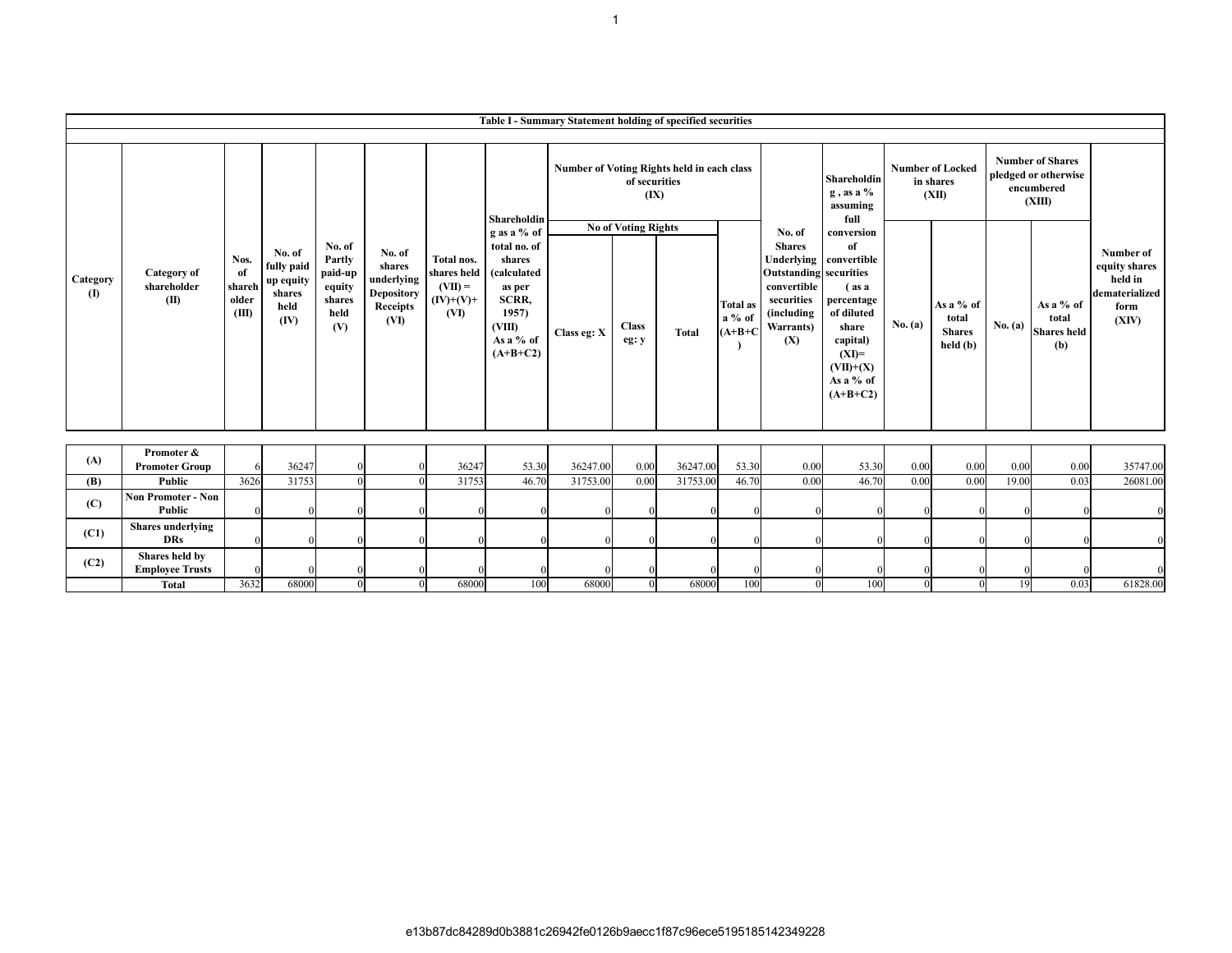|                          | Table II - Statement showing shareholding pattern of the Promoter and Promoter Group |                           |                                                                     |                                                      |                                                                                          |                                                                    |                                                                                                           |                                                                     |                                                     |          |                                          |                                                                                          |                                                                                                 |                                               |                                                 |                                                      |                                                 |                                                             |
|--------------------------|--------------------------------------------------------------------------------------|---------------------------|---------------------------------------------------------------------|------------------------------------------------------|------------------------------------------------------------------------------------------|--------------------------------------------------------------------|-----------------------------------------------------------------------------------------------------------|---------------------------------------------------------------------|-----------------------------------------------------|----------|------------------------------------------|------------------------------------------------------------------------------------------|-------------------------------------------------------------------------------------------------|-----------------------------------------------|-------------------------------------------------|------------------------------------------------------|-------------------------------------------------|-------------------------------------------------------------|
| лишрег от <b>э</b> паге: |                                                                                      |                           |                                                                     |                                                      |                                                                                          |                                                                    |                                                                                                           |                                                                     |                                                     |          |                                          |                                                                                          |                                                                                                 |                                               |                                                 |                                                      |                                                 |                                                             |
|                          |                                                                                      | share<br>holders<br>(III) |                                                                     |                                                      | No. of                                                                                   | Total nos.<br>shares<br>held<br>$(VII) =$<br>$(IV)+(V)+(V)$<br>VI) | Shareholdin<br>$g \gamma$<br>calculated<br>as per<br>SCRR,<br>1957 As a<br>$%$ of<br>$(A+B+C2)$<br>(VIII) | Number of Voting Rights held in each class<br>of securities<br>(IX) |                                                     |          |                                          | No. of Shares                                                                            | Shareholding<br>$, as a \%$<br>assuming full                                                    | <b>Number of Locked</b><br>in shares<br>(XII) |                                                 | pledged or<br>otherwise<br>encumbered<br><b>TIID</b> |                                                 | Number of                                                   |
|                          | Category & Name of the shareholders<br>$\mathbf{I}$                                  |                           | No. of<br>Nos. of fully paid<br>up equity<br>shares<br>held<br>(IV) | Partly<br>paid-up<br>equity<br>shares<br>held<br>(V) | shares<br>underlyi<br>$\mathbf{n}\mathbf{g}$<br><b>Deposito</b><br>ry<br>Receipt<br>(VI) |                                                                    |                                                                                                           | Class eg:<br>$\mathbf{X}$                                           | <b>No of Voting Rights</b><br><b>Class</b><br>eg: y | Total    | <b>Total as</b><br>$a\%$ of<br>$(A+B+C)$ | Underlying<br>Outstanding<br>convertible<br>securities<br>(including<br>Warrants)<br>(X) | conversion of<br>convertible<br>securities<br>$(XI)=$<br>$(VII)+(X) As$<br>a % of<br>$(A+B+C2)$ | No. (a)                                       | As a %<br>of total<br><b>Shares</b><br>held (b) | No. (a)                                              | As a %<br>of total<br><b>Shares</b><br>held (b) | equity shares<br>held in<br>dematerialized<br>form<br>(XIV) |
|                          | Indian                                                                               |                           |                                                                     |                                                      |                                                                                          |                                                                    |                                                                                                           |                                                                     |                                                     |          |                                          |                                                                                          |                                                                                                 |                                               |                                                 |                                                      |                                                 |                                                             |
| (a)                      | Individuals / Hindu Undivided Family                                                 |                           |                                                                     |                                                      |                                                                                          |                                                                    |                                                                                                           |                                                                     |                                                     |          |                                          |                                                                                          |                                                                                                 |                                               |                                                 |                                                      |                                                 |                                                             |
|                          | HARSHAVARDHAN B DOSHI                                                                |                           | 2070                                                                |                                                      |                                                                                          | 2070                                                               | 3.04                                                                                                      | 2070.00                                                             | 0.00                                                | 2070.00  | 3.04                                     | 0.00                                                                                     | 3.04                                                                                            | 0.00                                          | 0.00                                            | 0.00                                                 | 0.00                                            | 2070.00                                                     |
|                          | LALAN AJAY KAPADIA                                                                   |                           | 365                                                                 |                                                      |                                                                                          | 365                                                                | 0.54                                                                                                      | 365.00                                                              | 0.00                                                | 365.00   | 0.54                                     | 0.00                                                                                     | 0.54                                                                                            | 0.00                                          | 0.00                                            | 0.00                                                 | 0.00                                            | 0.00                                                        |
|                          | Nihal Doshi                                                                          |                           | 291                                                                 |                                                      |                                                                                          | 291                                                                | 0.43                                                                                                      | 291.00                                                              | 0.00                                                | 291.00   | 0.43                                     | 0.00                                                                                     | 0.43                                                                                            | 0.00                                          | 0.00                                            | 0.00                                                 | 0.00                                            | 291.00                                                      |
|                          | <b>LALAN AJAY KAPADIA</b>                                                            |                           | 135                                                                 |                                                      |                                                                                          | 135                                                                | 0.20                                                                                                      | 135.00                                                              | 0.00                                                | 135.00   | 0.20                                     | 0.00                                                                                     | 0.20                                                                                            | 0.00                                          | 0.00                                            | 0.00                                                 | 0.00                                            | 0.00                                                        |
| (b)                      | Central Government / State Government (s)                                            |                           |                                                                     |                                                      |                                                                                          |                                                                    |                                                                                                           |                                                                     |                                                     |          |                                          |                                                                                          |                                                                                                 |                                               |                                                 |                                                      |                                                 |                                                             |
| (c)                      | Financial Institutions / Banks                                                       |                           |                                                                     |                                                      |                                                                                          |                                                                    |                                                                                                           |                                                                     |                                                     |          |                                          |                                                                                          |                                                                                                 |                                               |                                                 |                                                      |                                                 |                                                             |
| (d)                      | Any other (specify)                                                                  |                           |                                                                     |                                                      |                                                                                          |                                                                    |                                                                                                           |                                                                     |                                                     |          |                                          |                                                                                          |                                                                                                 |                                               |                                                 |                                                      |                                                 |                                                             |
|                          | Lanica Financial Services Pvt Ltd                                                    |                           | 28366                                                               |                                                      |                                                                                          | 28366                                                              | 41.71                                                                                                     | 28366.00                                                            | 0.00                                                | 28366.00 | 41.71                                    | 0.00                                                                                     | 41.71                                                                                           | 0.00                                          | 0.00                                            | 0.00                                                 | 0.00                                            | 28366.00                                                    |
|                          | Carina Finvest Limited                                                               |                           | 5020                                                                |                                                      |                                                                                          | 5020                                                               | 7.38                                                                                                      | 5020.00                                                             | 0.00                                                | 5020.00  | 7.38                                     | 0.00                                                                                     | 7.38                                                                                            | 0.00                                          | 0.00                                            | 0.00                                                 | 0.00                                            | 5020.00                                                     |
|                          | Sub-Total $(A)(1)$                                                                   |                           | 36247                                                               |                                                      |                                                                                          | 36247                                                              | 53.30                                                                                                     | 36247.00                                                            | 0.00                                                | 36247.00 | 53.30                                    | 0.00                                                                                     | 53.30                                                                                           | 0.00                                          | 0.00                                            | 0.00                                                 | 0.00                                            | 35747.00                                                    |
| $\overline{2}$           | Foreign                                                                              |                           |                                                                     |                                                      |                                                                                          |                                                                    |                                                                                                           |                                                                     |                                                     |          |                                          |                                                                                          |                                                                                                 |                                               |                                                 |                                                      |                                                 |                                                             |
|                          | Individuals (Non-Resident Individuals/Foreign                                        |                           |                                                                     |                                                      |                                                                                          |                                                                    |                                                                                                           |                                                                     |                                                     |          |                                          |                                                                                          |                                                                                                 |                                               |                                                 |                                                      |                                                 |                                                             |
| (a)                      | Individuals)                                                                         |                           |                                                                     |                                                      |                                                                                          |                                                                    |                                                                                                           |                                                                     |                                                     |          |                                          |                                                                                          |                                                                                                 |                                               |                                                 |                                                      |                                                 |                                                             |
| (b)                      | Government                                                                           |                           |                                                                     |                                                      |                                                                                          |                                                                    |                                                                                                           |                                                                     |                                                     |          |                                          |                                                                                          |                                                                                                 |                                               |                                                 |                                                      |                                                 |                                                             |
|                          | Institutions                                                                         |                           |                                                                     |                                                      |                                                                                          |                                                                    |                                                                                                           |                                                                     |                                                     |          |                                          |                                                                                          |                                                                                                 |                                               |                                                 |                                                      |                                                 |                                                             |
| $\frac{(c)}{(d)}$        | Foreign Portfolio Investor                                                           |                           |                                                                     |                                                      |                                                                                          |                                                                    |                                                                                                           |                                                                     |                                                     |          |                                          |                                                                                          |                                                                                                 |                                               |                                                 |                                                      |                                                 |                                                             |
| (e)                      | Any other (specify)                                                                  |                           |                                                                     |                                                      |                                                                                          |                                                                    |                                                                                                           |                                                                     |                                                     |          |                                          |                                                                                          |                                                                                                 |                                               |                                                 |                                                      |                                                 |                                                             |
|                          | Sub Total $(A)$ $(2)$                                                                |                           |                                                                     |                                                      |                                                                                          |                                                                    |                                                                                                           |                                                                     |                                                     |          |                                          |                                                                                          |                                                                                                 |                                               |                                                 | $\Omega$                                             |                                                 |                                                             |
|                          | <b>Total Shareholding of Promoter and Promoter</b><br>Group (A)= (A)(1)+(A)(2)       | 6                         | 36247                                                               | $\Omega$                                             |                                                                                          | 36247                                                              |                                                                                                           | 53.30 36247.00                                                      | 0.00                                                | 36247.00 | 53.30                                    | 0.00                                                                                     | 53.30                                                                                           | 0.00                                          | 0.00                                            | 0.00                                                 | 0.00                                            | 35747.00                                                    |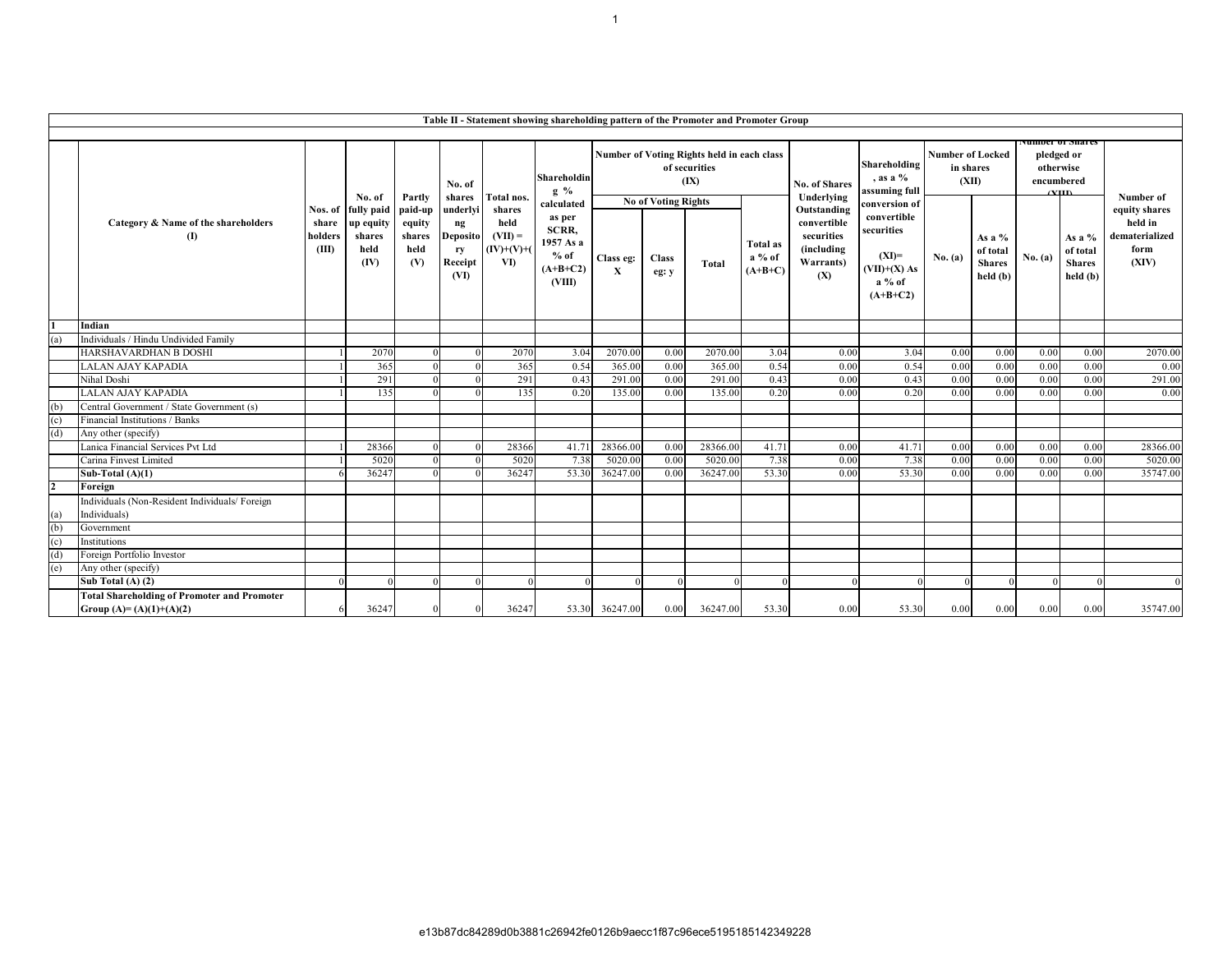|     | Table III - Statement showing shareholding pattern of the Public shareholder           |                                     |                                          |                                 |                                                               |                                                                 |                                                                        |                         |                            |                                                                     |                                                                |                                                               |                                                                     |         |                                                                         |          |                                                              |                                            |
|-----|----------------------------------------------------------------------------------------|-------------------------------------|------------------------------------------|---------------------------------|---------------------------------------------------------------|-----------------------------------------------------------------|------------------------------------------------------------------------|-------------------------|----------------------------|---------------------------------------------------------------------|----------------------------------------------------------------|---------------------------------------------------------------|---------------------------------------------------------------------|---------|-------------------------------------------------------------------------|----------|--------------------------------------------------------------|--------------------------------------------|
|     |                                                                                        |                                     |                                          |                                 |                                                               |                                                                 |                                                                        |                         |                            |                                                                     |                                                                |                                                               |                                                                     |         |                                                                         |          |                                                              |                                            |
|     |                                                                                        | Nos. of<br>shareho<br>lder<br>(III) | No. of fully                             | Partly<br>paid-up               | No. of shares<br>underlying<br>Depository<br>Receipts<br>(VI) | Total nos.<br>shares held<br>$(VII) =$<br>$(IV)+(V)+(V)$<br>VI) | Shareholdi<br>$ng \%$<br>calculated<br>as per<br><b>SCRR</b><br>(VIII) |                         |                            | Number of Voting Rights held in each class of<br>securities<br>(IX) | <b>Total</b><br>Shareholding<br><b>No. of Shares</b><br>as a % |                                                               | <b>Number of Locked</b><br>in shares<br>(XII)                       |         | <b>Number of Shares</b><br>pledged or otherwise<br>encumbered<br>(XIII) |          | Number of<br>equity shares                                   |                                            |
|     | Category & Name of the shareholders<br>$\mathbf{I}$                                    |                                     | paid up<br>equity<br>shares held<br>(IV) | equity<br>shares<br>held<br>(V) |                                                               |                                                                 |                                                                        | Class eg: X Class eg: y | <b>No of Voting Rights</b> | Total                                                               | Total as a<br>$%$ of<br>$(A+B+C)$                              | Underlying<br>Outstanding<br>convertible<br>securities<br>(X) | assuming full<br>conversion of<br>convertible<br>securities<br>(XI) | No. (a) | As a %<br>of total<br><b>Shares</b><br>held (b)                         | No. (a)  | As a % of<br>total Shares<br>held (b)<br>(Not<br>applicable) | held in<br>dematerialized<br>form<br>(XIV) |
|     | Institutions                                                                           |                                     |                                          |                                 |                                                               |                                                                 |                                                                        |                         |                            |                                                                     |                                                                |                                                               |                                                                     |         |                                                                         |          |                                                              |                                            |
|     | <b>Mutual Funds</b>                                                                    |                                     |                                          |                                 |                                                               |                                                                 |                                                                        |                         |                            |                                                                     |                                                                |                                                               |                                                                     |         |                                                                         |          |                                                              |                                            |
|     | Venture Capital Funds                                                                  |                                     |                                          |                                 |                                                               |                                                                 |                                                                        |                         |                            |                                                                     |                                                                |                                                               |                                                                     |         |                                                                         |          |                                                              |                                            |
|     | Alternate Investment Funds                                                             |                                     |                                          |                                 |                                                               |                                                                 |                                                                        |                         |                            |                                                                     |                                                                |                                                               |                                                                     |         |                                                                         |          |                                                              |                                            |
| (d) | Foreign Venture Capital Investors                                                      |                                     |                                          |                                 |                                                               |                                                                 |                                                                        |                         |                            |                                                                     |                                                                |                                                               |                                                                     |         |                                                                         |          |                                                              |                                            |
| (e) | Foreign Portfolio Investors                                                            |                                     |                                          |                                 |                                                               |                                                                 |                                                                        |                         |                            |                                                                     | $\Omega$                                                       |                                                               |                                                                     |         |                                                                         | $\Omega$ |                                                              |                                            |
| (f) | Financial Institutions/ Banks                                                          |                                     | 38                                       |                                 |                                                               | 38                                                              | 0.06                                                                   | 38.00                   | 0.00                       | 38.00                                                               | 0.06                                                           | 0.00                                                          | 0.06                                                                | 0.00    | 0.00                                                                    | 0.00     | 0.00                                                         | 10.00                                      |
|     | <b>Insurance Companies</b>                                                             |                                     |                                          |                                 |                                                               |                                                                 |                                                                        |                         |                            |                                                                     |                                                                |                                                               |                                                                     |         |                                                                         |          |                                                              |                                            |
|     | Provident Funds/ Pension Funds                                                         |                                     |                                          |                                 |                                                               |                                                                 |                                                                        |                         |                            |                                                                     |                                                                |                                                               |                                                                     |         |                                                                         |          |                                                              |                                            |
|     | Sub Total (B) (1)                                                                      |                                     | 38                                       |                                 |                                                               | 38                                                              | 0.06                                                                   | 38.00                   | 0.00                       | 38.00                                                               | 0.06                                                           | 0.00                                                          | 0.06                                                                | 0.00    | 0.00                                                                    | 0.00     | 0.00                                                         | 10.00                                      |
|     |                                                                                        |                                     |                                          |                                 |                                                               |                                                                 |                                                                        |                         |                            |                                                                     |                                                                |                                                               |                                                                     |         |                                                                         |          |                                                              |                                            |
|     | Central Government/ State Government(s)/ President of India                            |                                     |                                          |                                 |                                                               |                                                                 |                                                                        |                         |                            |                                                                     |                                                                |                                                               |                                                                     |         |                                                                         |          |                                                              |                                            |
|     | Sub Total (B) (2)                                                                      |                                     |                                          |                                 |                                                               |                                                                 |                                                                        |                         |                            |                                                                     |                                                                |                                                               |                                                                     |         |                                                                         |          |                                                              |                                            |
|     | <b>Non-institutions</b>                                                                |                                     |                                          |                                 |                                                               |                                                                 |                                                                        |                         |                            |                                                                     |                                                                |                                                               |                                                                     |         |                                                                         |          |                                                              |                                            |
| (a) | Individuals                                                                            |                                     |                                          |                                 |                                                               |                                                                 |                                                                        |                         |                            |                                                                     |                                                                |                                                               |                                                                     |         |                                                                         |          |                                                              |                                            |
|     | Individual shareholders holding nominal share capital up to Rs. 2<br>lakhs.            | 3392                                | 28502                                    |                                 |                                                               | 28502                                                           | 41.91                                                                  | 28502.00                | 0.00                       | 28502.00                                                            | 41.91                                                          | 0.00                                                          | 41.91                                                               | 0.00    | 0.00                                                                    | 12.00    | 0.02                                                         | 23184.00                                   |
|     | HARSHAVARDHAN B DOSHI                                                                  |                                     | 2883                                     |                                 |                                                               | 2883                                                            | 4.24                                                                   | 2883.00                 | 0.00                       | 2883.00                                                             | 4.24                                                           | 0.00                                                          | 4.24                                                                | 0.00    | 0.00                                                                    | 0.00     | 0.00                                                         | 0.00                                       |
|     | ii. Individual shareholders holding nominal share capital in excess<br>of Rs. 2 lakhs. |                                     |                                          |                                 |                                                               |                                                                 |                                                                        |                         |                            |                                                                     |                                                                |                                                               |                                                                     |         |                                                                         |          |                                                              |                                            |
| (d) | NBFCs registered with RBI                                                              |                                     |                                          |                                 |                                                               |                                                                 | 0.01                                                                   | 5.00                    | 0.00                       | 5.00                                                                | 0.01                                                           | 0.00                                                          | 0.01                                                                | 0.00    | 0.00                                                                    | 0.00     | 0.00                                                         | 5.00                                       |
|     | <b>Employee Trusts</b>                                                                 |                                     |                                          |                                 |                                                               |                                                                 |                                                                        |                         |                            |                                                                     |                                                                |                                                               |                                                                     |         |                                                                         |          |                                                              |                                            |
|     | Any Other (specify)                                                                    |                                     |                                          |                                 |                                                               |                                                                 |                                                                        |                         |                            |                                                                     |                                                                |                                                               |                                                                     |         |                                                                         |          |                                                              |                                            |
|     | <b>IEPF</b>                                                                            |                                     |                                          |                                 |                                                               |                                                                 |                                                                        |                         |                            |                                                                     |                                                                |                                                               |                                                                     |         |                                                                         |          |                                                              |                                            |
|     | Unclaimed or Suspense or Escrow Account                                                |                                     |                                          |                                 |                                                               |                                                                 |                                                                        |                         |                            |                                                                     |                                                                |                                                               |                                                                     |         |                                                                         |          |                                                              |                                            |
|     | Foreign Nationals                                                                      |                                     |                                          |                                 |                                                               |                                                                 |                                                                        |                         |                            |                                                                     | $\Omega$                                                       |                                                               |                                                                     |         |                                                                         | $\Omega$ |                                                              |                                            |
|     | LLP                                                                                    |                                     |                                          |                                 |                                                               |                                                                 |                                                                        |                         |                            |                                                                     |                                                                |                                                               |                                                                     |         |                                                                         |          |                                                              |                                            |
|     | <b>Bodies Corporate</b>                                                                | 50                                  | 1022                                     |                                 |                                                               | 1022                                                            | 1.50                                                                   | 1022.00                 | 0.00                       | 1022.00                                                             | 1.50                                                           | 0.00                                                          | 1.50                                                                | 0.00    | 0.00                                                                    | 0.00     | 0.00                                                         | 794.00                                     |
|     | <b>Clearing Members</b>                                                                | 12                                  | 411                                      |                                 |                                                               | 411                                                             | 0.60                                                                   | 411.00                  | 0.00                       | 411.00                                                              | 0.60                                                           | 0.00                                                          | 0.60                                                                | 0.00    | 0.00                                                                    | 0.00     | 0.00                                                         | 411.00                                     |
|     | Employees                                                                              |                                     |                                          |                                 |                                                               |                                                                 |                                                                        |                         |                            |                                                                     |                                                                |                                                               |                                                                     |         |                                                                         |          |                                                              |                                            |
|     | Director or Director's Relatives                                                       |                                     |                                          |                                 |                                                               |                                                                 |                                                                        |                         |                            |                                                                     |                                                                |                                                               |                                                                     |         |                                                                         |          |                                                              |                                            |
|     | Non-Resident Indian (NRI                                                               | 26                                  | 324                                      |                                 |                                                               | 324                                                             | 0.48                                                                   | 324.00                  | 0.00                       | 324.00                                                              | 0.48                                                           | 0.00                                                          | 0.48                                                                | 0.00    | 0.00                                                                    | 0.00     | 0.00                                                         | 226.00                                     |
|     | Overseas Corporate Bodies                                                              |                                     |                                          |                                 |                                                               |                                                                 |                                                                        |                         |                            |                                                                     |                                                                |                                                               |                                                                     |         |                                                                         |          |                                                              |                                            |
|     | Trusts                                                                                 |                                     |                                          |                                 |                                                               |                                                                 | 0.01                                                                   | 9.00                    | 0.00                       | 9.00                                                                | 0.01                                                           | 0.00                                                          | 0.01                                                                | 0.00    | 0.00                                                                    | 0.00     | 0.00                                                         | 9.00                                       |
|     | <b>HUF</b>                                                                             | 137                                 | 1442                                     |                                 |                                                               | 1442                                                            | 2.12                                                                   | 1442.00                 | 0.00                       | 1442.00                                                             | 2.12                                                           | 0.00                                                          | 2.12                                                                | 0.00    | 0.00                                                                    | 7.00     | 0.01                                                         | 1442.00                                    |
|     | Sub Total (B) (3)                                                                      | 3620                                | 31715                                    |                                 |                                                               | 31715                                                           | 46.64                                                                  | 31715.00                | 0.00                       | 31715.00                                                            | 46.64                                                          | 0.00                                                          | 46.64                                                               | 0.00    | 0.00                                                                    | 19.00    | 0.03                                                         | 26071.00                                   |
|     | Total Public Shareholding (B)= $(B)(1)+(B)(2)+(B)(3)$                                  | 3626                                | 31753                                    |                                 |                                                               | 31753                                                           | 46.70                                                                  | 31753.00                | 0.00                       | 31753.00                                                            | 46.70                                                          | 0.00                                                          | 46.70                                                               | 0.00    | 0.00                                                                    | 19.00    | 0.03                                                         | 26081.00                                   |